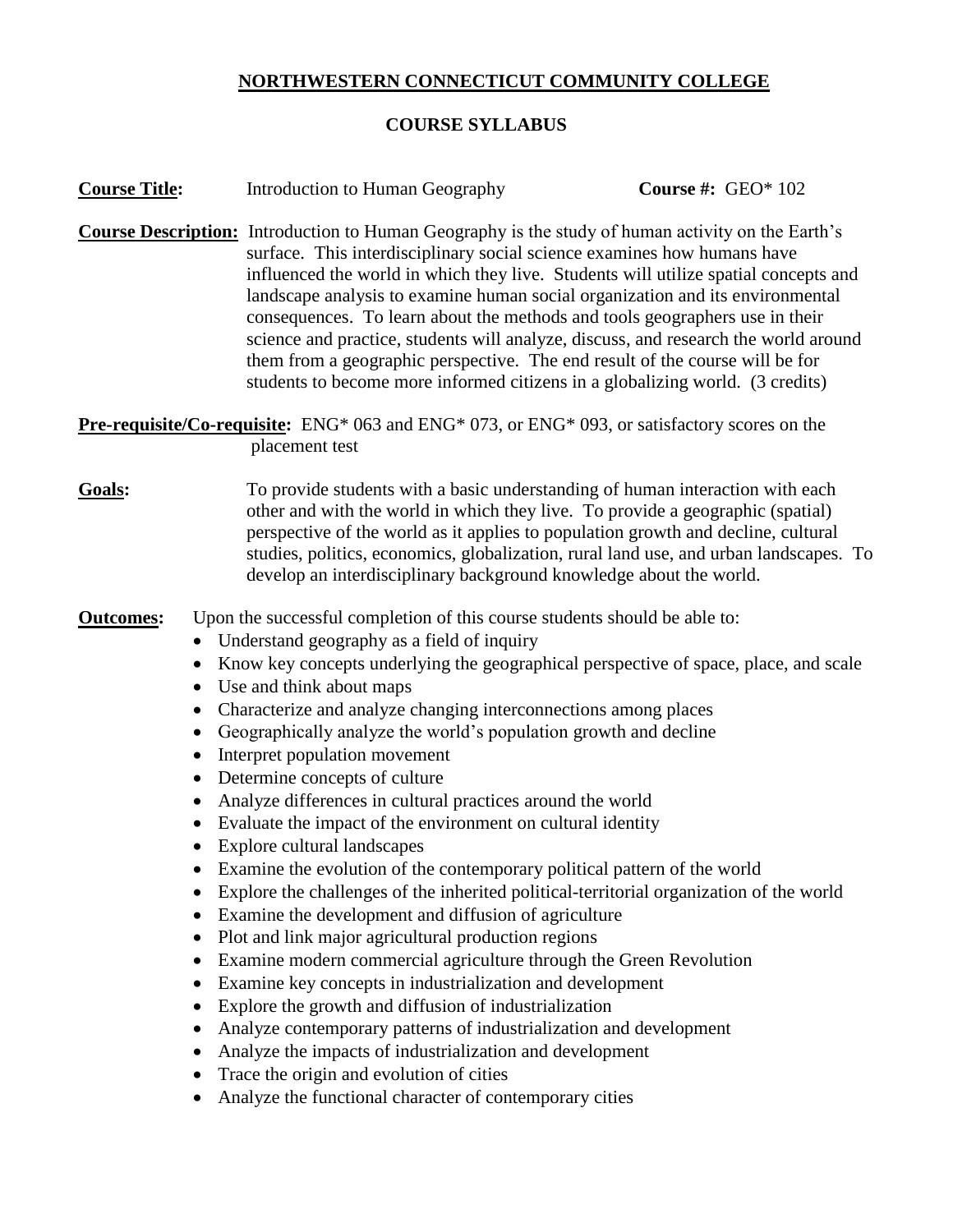#### **College Policies**

**Plagiarism:** Plagiarism and Academic Dishonesty are not tolerated at Northwestern Connecticut Community College. Violators of this policy will be subject to sanctions ranging from failure of the assignment (receiving a zero), failing the course, being removed/expelled from the program and/or the College. Please refer to your "Student Handbook" under "Policy on Student Rights," the Section entitled "Student Discipline," or the College catalog for additional information.

**Americans with Disabilities Act (ADA):** The College will make reasonable accommodations for persons with documented learning, physical, or psychiatric disabilities. Students should notify Dr. Christine Woodcock, the Counselor for Students with Disabilities. She is located at Green Woods Hall, in the Center for Student Development. Her phone number is 860-738-6318 and her email is [cwoodcock@nwcc.edu.](mailto:cwoodcock@nwcc.edu)

**School Cancellations:** If snowy or icy driving conditions cause the postponement or cancellation of classes, announcements will be made on local radio and television stations and posted on the College's website at [www.nwcc.edu.](http://www.nwcc.edu/) Students may also call the College directly at **(860) 738-6464** to hear a recorded message concerning any inclement weather closings. Students are urged to exercise their own judgment if road conditions in their localities are hazardous.

**Use of Electronic Devices:** Some course content as presented in Blackboard Learn is not fully supported on mobile devices at this time. While mobile devices provide convenient access to check in and read information about your courses, they should not be used to perform work such as taking tests, quizzes, completing assignments, or submitting substantive discussion posts.

**Sexual Assault and Intimate Partner Violence Resource Team:** NCCC is committed to creating a community that is safe and supportive of people of all gender and sexual identities. This pertains to the entire campus community, whether on ground or virtual, students, faculty, or staff.

Sexual assault and intimate partner violence is an affront to our national conscience, and one we cannot ignore. It is our hope that no one within our campus community will become a victim of these crimes. However, if it occurs, NCCC has created the SART Team - Sexual Assault and Intimate Partner Violence Resource Team - to meet the victim's needs.

SART is a campus and community based team that is fully trained to provide trauma-informed compassionate service and referrals for comprehensive care. The team works in partnership with The Susan B. Anthony Project to extend services 24 hours a day, 7 days a week throughout the year.

#### The NCCC team members are:

| Ruth Gonzalez, Ph.D.                       | 860-738-6315 | Green Woods Hall Room 207           |
|--------------------------------------------|--------------|-------------------------------------|
| Susan Berg                                 | 860-738-6342 | Green Woods Hall Room 223           |
| Kathleen Chapman                           | 860-738-6344 | Green Woods Hall Room 110           |
| Michael Emanuel                            | 860-738-6389 | Founders Hall Annex Room 308        |
| <b>Seth Kershner</b>                       | 860-738-6481 | Library                             |
| Jane O'Grady                               | 860-738-6393 | <b>Founders Hall Annex Room 212</b> |
| Robin Orlomoski                            | 860-738-6416 | <b>Business Office Room 201</b>     |
| Patricia Bouffard, Ex-Officio 860-738-6319 |              | Founders Hall Room 103              |
| Savannah Schmitt                           |              | <b>Student Representative</b>       |

At NCCC we care about our students, staff and faculty and their well-being. It is our intention to facilitate the resources needed to help achieve both physical and emotional health.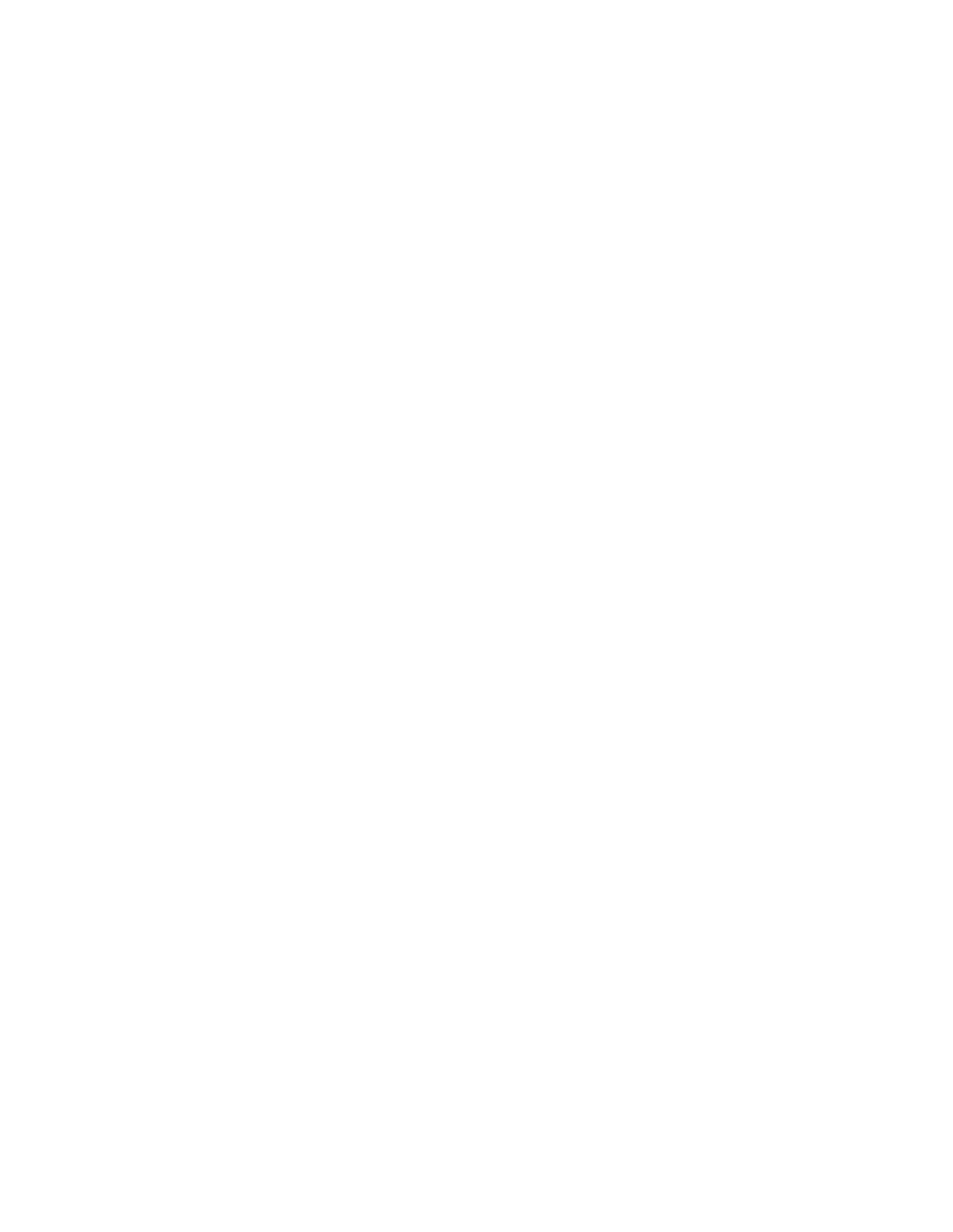#### **COURSE OVERVIEW** SPRING 2009

|                    | <b>Course Title: Introduction to Human Geo: Cultures</b> | Room: N/A        |                                       |
|--------------------|----------------------------------------------------------|------------------|---------------------------------------|
|                    | <b>Number &amp; Section:</b> GEO* 102                    | <b>CRN#</b> 1179 | <b>Course Type: On-line</b>           |
| <b>Instructor:</b> | Thomas X. Brodnitzki                                     |                  | Contact: tbrodnitzki@nwcc.commnet.edu |

### **Text/Course Materials:**

- De Blij, Harm, Murphy, Alexander, Fouberg, Erin. **Human Geography: People, Place, and Culture**. Eighth Edition. John J. Wiley & Sons, Inc. Hoboken, NJ. 2007. ISBN 0-471-67951-8
- Textbook website: [www.wiley.com/college/deblij](http://www.wiley.com/college/deblij)

## **Course requirements:**

- **1. Participation: (40%)**
- Due the independent nature on an on-line course, students will receive participation credit for completing weekly geography reading assignments. Because there is no lecture, students must complete reading assignments in order to achieve the course outcomes. In an on-line setting it is imperative that students are self-directed learners. In order to assist with this, weekly guided reading questions will be assigned on Mondays and students will have until the following *Sunday at 11pm* to complete the assignment. Students will also be called on to respond to a weekly discussion thread on-line. This prompt will also be assigned on the Monday of each week. Students will be expected to respond to this prompt by the following *Sunday at 11pm* as well. Late assignments and posts will not be accepted.

# **2. Geography Projects: (30%)**

- This course is formatted with the idea that students will be doing geography throughout the semester in addition to reading, thinking and discussing it on-line. Two term projects will be completed over the course of the semester. These activities will reinforce geographic concepts learned through the readings and discussion. **(Detailed Project Descriptions will be posted)**
	- o **Project 1:**
		- At the close of the study of Cultural Geography, students will conduct an individual field study of their hometown. In this assignment, students will be called on to become a Windshield Geographer to study the cultural landscape of the town in which they live. Students will be expected to compile a PowerPoint Presentation and upload it to the class website to share their geographic perspective of the cultural geography of their town. A more detailed description of the assignment will be posted on the course website.
	- o **Project 2:** 
		- At the end of the semester, students will type a 3 page reflective summary of one of the areas of study from throughout the course. Students will have to discuss the spatial perspective as it pertains to the area of study from a variety of scales. This assignment will be posted after SPRING BREAK and may be completed any time before Sunday May 10<sup>th</sup>.

## **3. Exams: (30%)**

- Two examines will give given during the semester.
	- o **Mid-term Exam (15%) - Week of March 23rd** •  $Ch. 1-7$ o **Final Exam (15%) - Week of May 11th**
		- $Ch. 8-12$